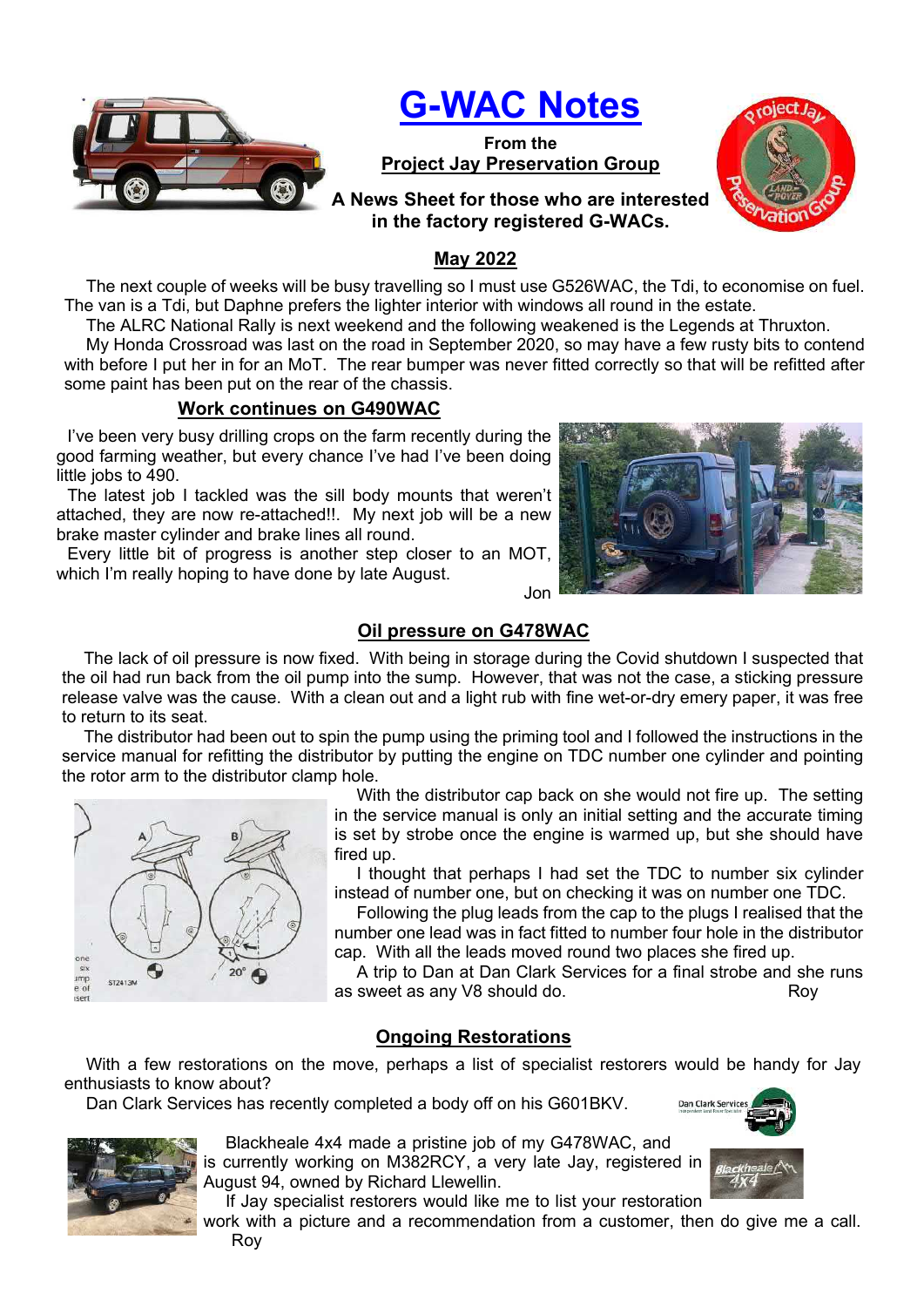### Taxed G-WAC Discoverys

My listing last month of taxed and tested launch Jays showed only three were taxed and four currently tested. The May research for the regular production Jays shows only three taxed and tested.

| Reg. Number    | Engine         |              | Colour Taxed to   | MoT expiry | Owner                   |
|----------------|----------------|--------------|-------------------|------------|-------------------------|
| G301WAC        | Tdi            | Red          | SORN              | 10.06.08   | <b>Ashley Price</b>     |
| G302WAC        | V8             | <b>Blue</b>  | SORN <sub>2</sub> | 01.04.16   | Sold to the USA         |
| <b>G308WAC</b> | V8             | <b>Blue</b>  | Untaxed           | 11.03.09   | <b>Robin Gray</b>       |
| G309WAC        | Tdi            | <b>Blue</b>  | 01.10.22          | 27.09.22   | <b>Jamie Firrell</b>    |
| G310WAC        | V8             | <b>Blue</b>  | <b>SORN</b>       | No details | Mark Simpson            |
| G311WAC        | V <sub>8</sub> | <b>Blue</b>  | <b>SORN</b>       | No details | Ivor Ramsden            |
| G312WAC        | V <sub>8</sub> | <b>Blue</b>  | Untaxed           | No details | <b>Jochen Baldamus</b>  |
| G314WAC        | V <sub>8</sub> | Red          | Untaxed           | No details | Owner unknown           |
| G316WAC        | V <sub>8</sub> | Silver       | <b>SORN</b>       | 08.11.12   | David Maingot           |
| G323WAC        | V8             | <b>Blue</b>  | <b>SORN</b>       | No details | <b>Colin Crookson</b>   |
| G405WAC        | Tdi            | <b>Blue</b>  | <b>SORN</b>       | 27.07.15   | <b>Richard Llewelin</b> |
| G406WAC        | Tdi            | White        | <b>SORN</b>       | 30.06.12   | Kira Dawson             |
| G409WAC        | V8             | <b>Blue</b>  | 01.06.23          | 10.05.23   | <b>Bill Polintine</b>   |
| G410WAC        | Tdi            | <b>Blue</b>  | <b>SORN</b>       | 10.04.14   | Alan Young              |
| G563WAC        | Tdi            | Red          | <b>SORN</b>       | No details | <b>Jon-Luke Masters</b> |
| G601WAC        | Tdi            | Silver       | 01.03.23          | 21.02.23   | Julian Lamb             |
| G602WAC        | Tdi            | Silver       | <b>SORN</b>       | 06.06.12   | Mark Harrow             |
| G610WAC        | Tdi            | Blue         | <b>SORN</b>       | 05.12.15   | <b>Stephen Preston</b>  |
| G611WAC.       | Tdi            | Green        | <b>SORN</b>       | 14.04.10   | Dion Johns              |
| G618WAC        | Tdi            | <b>Black</b> | Untaxed           | No details | <b>Steve Ducker</b>     |
| <b>G635WAC</b> | Tdi            | White        | <b>SORN</b>       | 08.11.20   | Tim Lavercombe          |

### Frank's blog May 2022

Frank always enjoys his visit to the Land Rover Show at the British Heritage Museum at Gaydon and he spends some time chatting to old and new friends. He mentions his visit to the PJPG stand for a look at our eight exhibits.

Have a look at his May blog. https://frankelsonhome.wpcomstaging.com/columns/

### G478WAC fuel starvation

On the way back from Weston Park, I had been on the motorway most of the journey at a good turn of speed, but slowing down on the exit slip road to exit at junction 48 on the A1M she lost power.

I managed to clear the slip road and pulled into the side of the road and the engine stopped. I had not stopped very close to the verge so put her in gear and tried to move her closer on the starter. The engine fired up again and ran with no hesitancy.

On the V8 carb engine fitted to this Jay, there is a small petrol filter on the left inner wheel arch and the fuel feed pipe and return pipe run on top of the chassis. I therefore suspected that with the pipes being close to the left bank exhaust manifold, fuel vaporisation had occurred when traveling slowly with little cold air passing over the pipes.

On the V8i fitted in the pre-pro. 5-door the fuel pipes take a different route because they go into the injection system at the top of the engine on the right-hand side above the exhaust manifold.

In the spares manual the fuel system illustration for the V8i shows a fuel pipe protector wrapped round the pipe, part number, ESR3298, but no such illustration for the carb system.





Whilst at Gaydon my son fitted some silver cooking foil in the hope that it would reflect the heat away from the pipes. I had no problem on the way home from Gaydon but have now purchased a V8i protector to fit to 478 at some time.

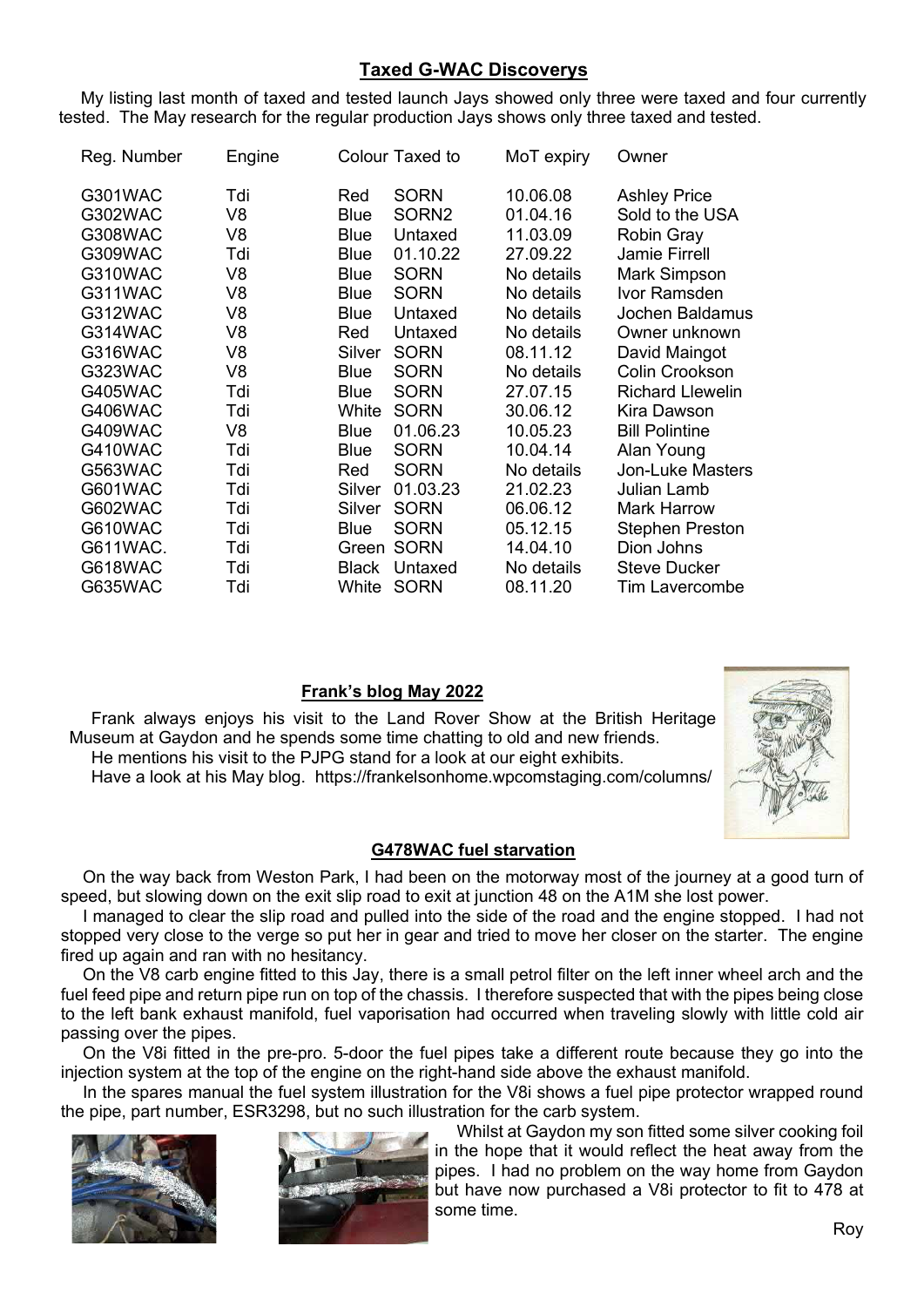#### ALRC National Rally 2022. 28th May to 5th June

The PJPG has recently become members of the Association of Land Rover Clubs, Patrick thought that we should have a presence at the rally this year and has given me the task of organising a PJPG stand at the rally.

The annual rally is mainly about interclub competitions, cross-country trials, team recovery, etc. The PJPG is not a 'Competitive Member' of the ALRC and will not be able to enter the competitive side of events.

As well as the competitive element there will be a children's treasure hunt, concours d'elegance, bicycle trial, etc. The event is organised by a member club at a different venue each year. This year it will be held at the Bilsington Priory in Kent.

There is a holiday element for camping and caravanning starting on 28th May and the National Rally starts on Thursday 2nd June and closes Sunday 5th June. Camping will remain open until Monday 6th June.

Afternoon tea will take place on the lawns of the Priory, to celebrate the Queen's Platinum Jubilee year on Thursday afternoon

Details can be found on the ALRC website, www.alrc.co.uk where you can book a daily visitors' pass for £5.00, and camping can be booked on the National Rally Camping tab.

Daphne and I will be there on Thursday until Monday, and we look forward to seeing you there on one or more of the days and exhibit your Jay on our stand.

#### Worm and Sector steering gear on a Discovery 1 Jay

 I mentioned last month that now I have had G478WAC on a few long hauls, I felt that the steering wondered a little on the motorway and other straight roads, and that the backlash in the box needed adjusting, There is an adjuster on top of the box to reduce backlash.

Generally, in this type of steering box, the manufacturers make the gear with a larger backlash in the lock positions. This is because the maximum wear occurs in the straight-ahead position of the worm and sector. When the box is adjusted to compensate for the wear, it reduces the risk of seizure at the full lock position.

Before adjusting for wear, it is essential therefore that the steering wheel is set in what I call, the 'centre of the box'. This entails lifting off the drag link ball joint from the drop arm on the box, so that the steering wheel can be turned from lock to lock unhindered.



With the steering wheel on full lock one way, mark the top of the wheel with tape. With the wheel on full lock the other way, mark the top of the wheel again. From full lock to lock is usually about 3·75 turns. The result on 478 showed that the wheel was not in the 'centre of the box' by about 0·25 of a turn. The 'centre of the box' is about 1·875 turns from full lock.

Remove the steering wheel without turning it and refit it to be central, but don't replace the nut until you have checked the central position again by repeating the tape exercise.

With the drag link ball joint refitted, the steering wheel was still not in the 'centre of the box' when traveling straight ahead on the road. This was then corrected by adjusting the length of the drag link until the steering wheel was central when on a straight road. The drag link has ball joints with right and left-hand threads and is easy to adjust the length.

Only then should the backlash be adjusted to the recommended 0·375" turn of the steering wheel.